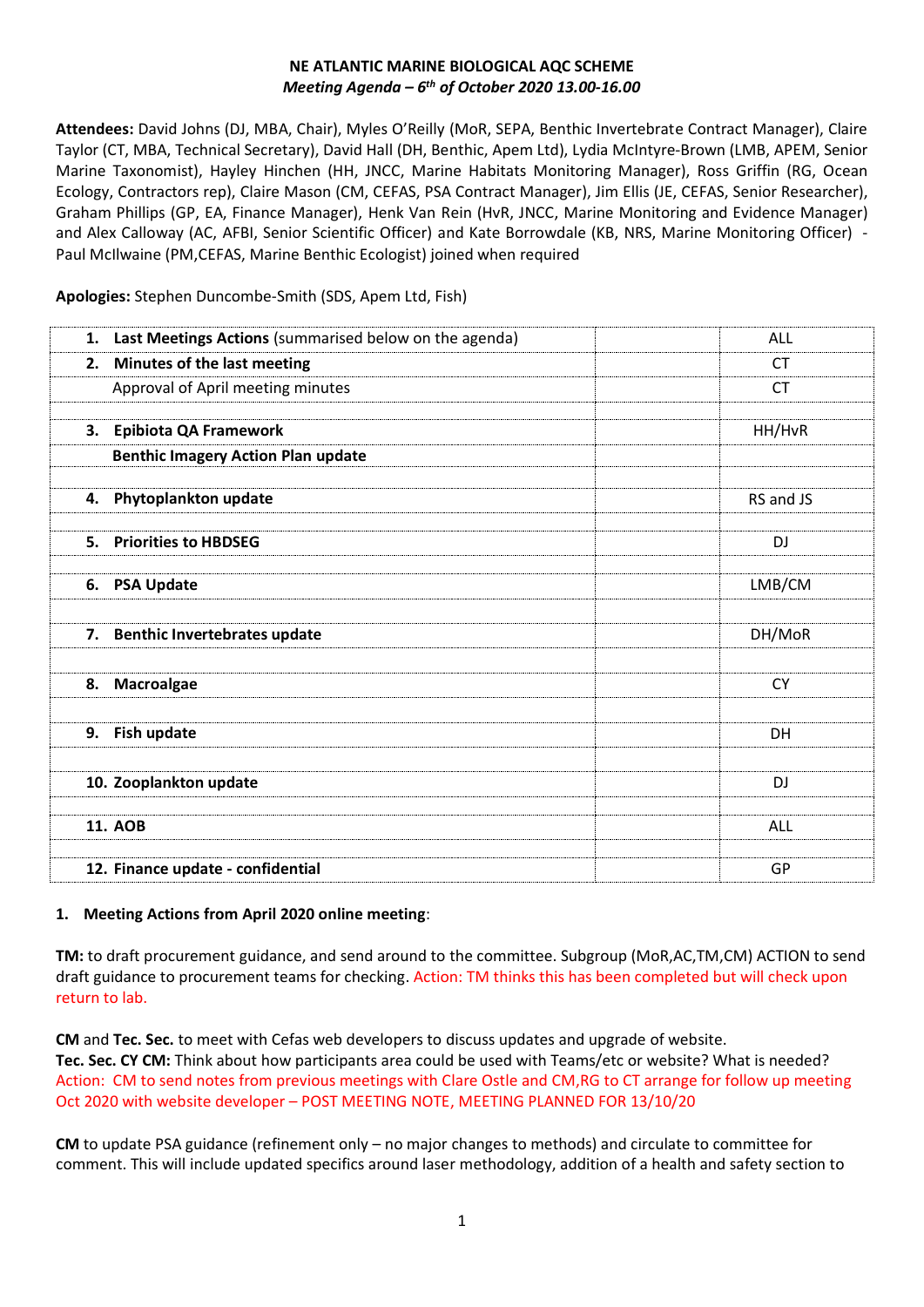include asbestos, clarity regarding different roles of UKAS vs NMBAQC and how they supplement each other. Action: CM to circulate notes/guidance and annex of two workshops

**CM** to make document outputs from PSA workshop available? **CM** to put these together and send to CO for website. Guide for Asbestos will be made available for end of May as part of the updated NMBAQC PSA guidance (see above) Action: CM Ongoing

**CO***:* On-going: Update participation and timetables on website. Action: CT to work on

**DH:** Had some good feedback from [IFAOE,](http://www.ifaoe.de/startseite.html) can include these in next HBDSEG update**. DH** send (done) - **CO** to include in update. Action: DH to forward email correspondence to DJ

**DH:** revise next scheme year timetable – done

**DJ and MoR:** Put together protocol/guidance for group to avoid potential conflicts of interest and increase communication. Ongoing

**Tec. Sec.** to include AOB agenda item for future meetings for groups in NMBAQC to list upcoming workshops - done

ACTION all to send best practices moving forward for risk assessments of field work during pandemics e.g. COVID-19. DJ and TM: to ask HBDSEG to co-ordinate? This can now be removed.

**2. Approve minutes of the last meeting:** Approved and DJ reminded all to review last minutes from April

RG advised the committee of the merits of using Microsoft team to track actions, alerts maybe participant's area etc. Action: CT to investigate

### **3. Epibiota and Benthic Imagery Action Plan update:**

HH highlighted that the Epibiota component is being underpinned through the work of HvR and his Benthic Imagery Action plan. HvR presented a series of slides to the group concerning the plan, which illustrates a series of tasks to tackle in order to improve benthic imagery data. Further information can be found at <http://www.nmbaqcs.org/scheme-components/epibiota/benthic-imagery-action-plan/>

The action plan takes recommendations from the Big Picture group which encompasses 8 stakeholders across 3 sectors – publicly funded bodies, private/consultancy and academics – there are currently 123 people involved. JNCC are to co-ordinate this until the end of 2020 with groups set up to tackle each task and a committee of representatives formed to steer the ship. Although funded by DEFRA HvR advised it should be self-funded as much as possible and if done so sustainably could run for many years, even moving to the International stage. HvR asked if NMBAQC could run QC checks for epibiota with a final sign off for data? Means testing/pay as you go options could also be built in for participants. The trial period begins April 2021.

Action: HvR asked for queries to be raised directly with him and he will bring up at forthcoming steering group. He will keep us posted.

#### **4. Phytoplankton update:**

IPI cancelled for 2020 and to continue with the proficiency testing scheme from 2021 onwards.

# **5. Priorities to HBDSEG:**

DJ advised the next HBDSEG meeting is scheduled for 14/10/2020 and the group would be interested in HvR work along with how COVID-19 has affected NMBAQC schemes. Action: All to let DJ/TM know if would like anything raised at this meeting.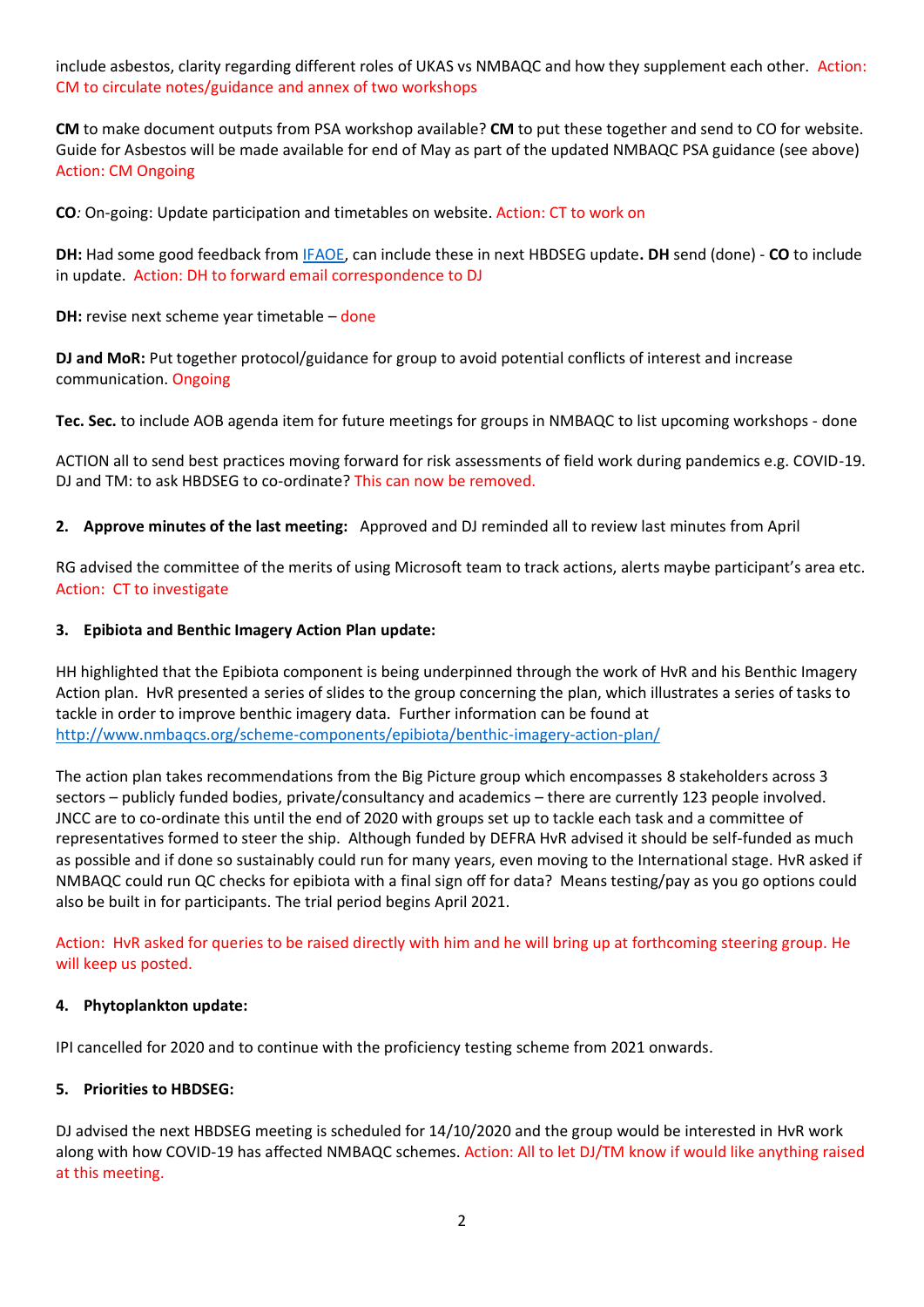#### **6. PSA Update:**



# NMBAQC Committee Meeting

# 6 th October 2020, Teleconference, 13:00 – 16:00

# PARTICLE SIZE ANALYSIS COMPONENT PROGRESS REPORT

# 2020-21, Year 27

### **1. Subscriptions**

| LabCode  | PS76/77                  | <b>PS78/79</b>           | PS-OS19/20/21            |
|----------|--------------------------|--------------------------|--------------------------|
| PSA_2701 | $\mathbf 1$              | $\mathbf 1$              | $\frac{1}{2}$            |
| PSA_2702 | $\mathbf{1}$             | $\mathbf 1$              | $\overline{\phantom{a}}$ |
| PSA_2703 | $\mathbf{1}$             | $\mathbf 1$              |                          |
| PSA_2704 | $\mathbf 1$              | $\mathbf 1$              | $\overline{\phantom{a}}$ |
| PSA_2705 | $\overline{1}$           | $\overline{\mathbf{1}}$  | $\overline{a}$           |
| PSA_2706 | $\mathbf 1$              | $\mathbf{1}$             | $\equiv$                 |
| PSA_2707 | $\mathbf 1$              | $\mathbf 1$              |                          |
| PSA_2708 | $\mathbf 1$              | $\mathbf 1$              | $\blacksquare$           |
| PSA_2709 | $\mathbf 1$              | $\mathbf 1$              | $\overline{a}$           |
| PSA_2710 | $\mathbf 1$              | $\mathbf 1$              | $\mathbf 1$              |
| PSA_2711 | $\mathbf 1$              | $\mathbf 1$              | $\mathbf{1}$             |
| PSA_2712 | $\mathbf 1$              | $\mathbf 1$              | $\mathbf 1$              |
| PSA_2713 | $\mathbf{1}$             | $\mathbf 1$              | $\mathbf{1}$             |
| PSA_2714 | $\mathbf{1}$             | $\mathbf 1$              | $\mathbf 1$              |
| PSA_2715 | $\overline{1}$           | $\mathbf{1}$             | $\overline{1}$           |
| PSA_2716 | $\mathbf{1}$             | $\mathbf 1$              | $\mathbf 1$              |
| PSA_2717 | $\overline{\phantom{0}}$ | $\frac{1}{2}$            | $\mathbf 1$              |
| PSA_2718 | $\overline{\phantom{a}}$ | $\overline{\phantom{a}}$ | $\mathbf 1$              |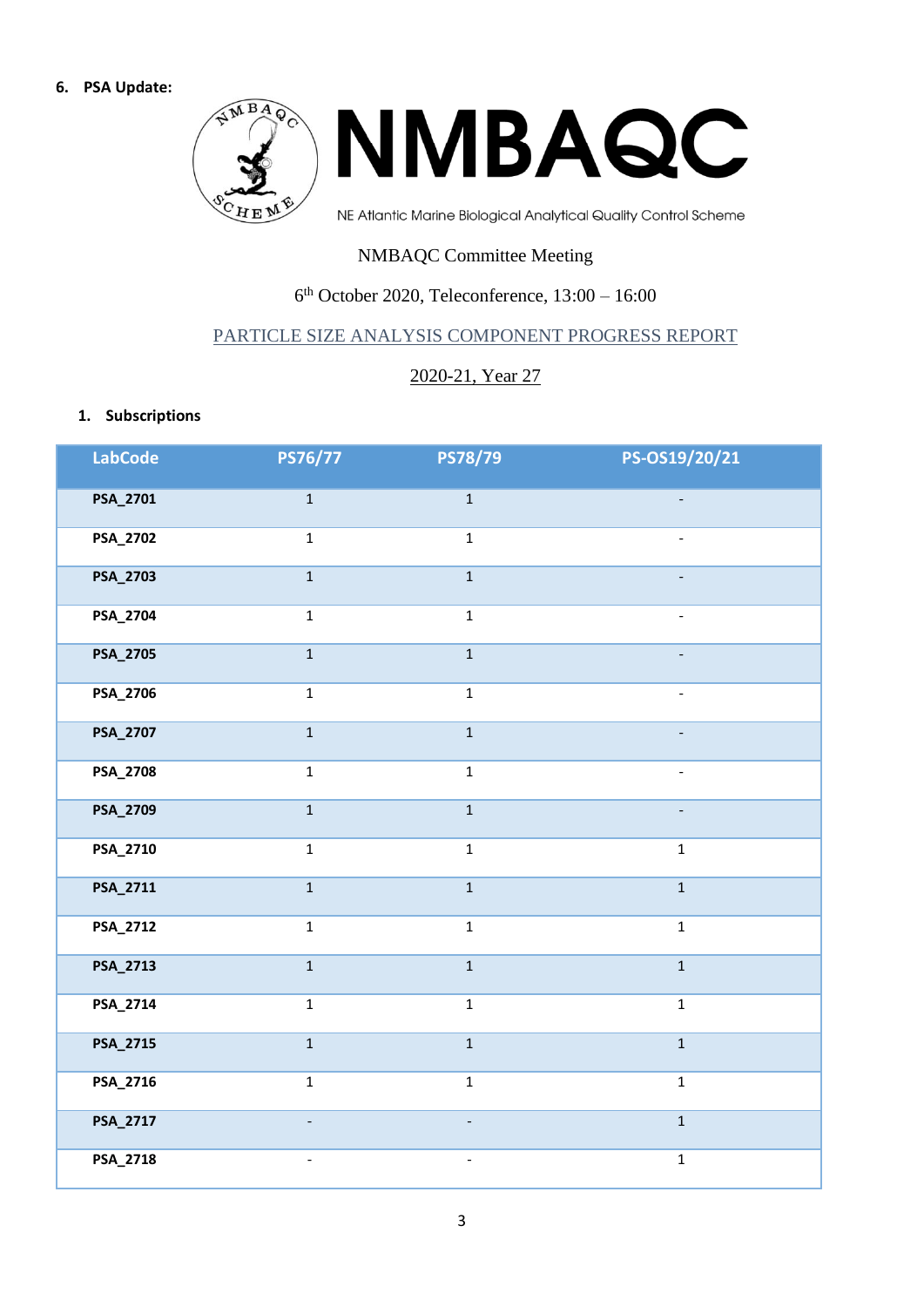| PSA_2719                                         | $\overline{\phantom{a}}$ | $\overline{\phantom{a}}$ | $\mathbf{1}$ |
|--------------------------------------------------|--------------------------|--------------------------|--------------|
| PSA_2720                                         | $\overline{\phantom{a}}$ | $\overline{\phantom{a}}$ | 1            |
| PSA_2721                                         | $\overline{\phantom{a}}$ | -                        | $\mathbf{1}$ |
|                                                  |                          |                          |              |
| <b>Total</b><br>(change<br>from<br>last<br>year) | $16(-3)$                 | $16(-3)$                 | $13(+1)$     |

# **2. 2020-2021, Year 27 Operations**

All circulations of PS exercises will be distributed in line with the 2020-2021 timetable (available below). Returns and results are summarised in the table below.

| <b>Exercise</b> | <b>Status</b>                      | <b>Returns / Comments</b> |
|-----------------|------------------------------------|---------------------------|
| <b>PS76</b>     | Samples distributed: 29/10/2020    | <b>Fines Test</b>         |
|                 | Sample deadline: 18/12/2020        |                           |
|                 | Interim reports issued: 15/01/2021 |                           |
|                 | Final reports issued: 15/02/2021   |                           |
|                 | <b>Exercise in preparation</b>     |                           |
| <b>PS77</b>     | Samples distributed: 29/10/2020    | <b>Mixed Test</b>         |
|                 | Sample deadline: 18/12/2020        |                           |
|                 | Interim reports issued: 15/01/2021 |                           |
|                 | Final reports issued: 15/02/2021   |                           |
|                 | <b>Exercise in preparation</b>     |                           |
| <b>PS78</b>     | Samples distributed:               | <b>Gravel Test</b>        |
|                 | Sample deadline:                   |                           |
|                 | Interim reports issued:            |                           |
|                 | Final reports issued:              |                           |
|                 | <b>Exercise not yet started</b>    |                           |
| <b>PS79</b>     | Samples distributed:               | <b>Mixed Test</b>         |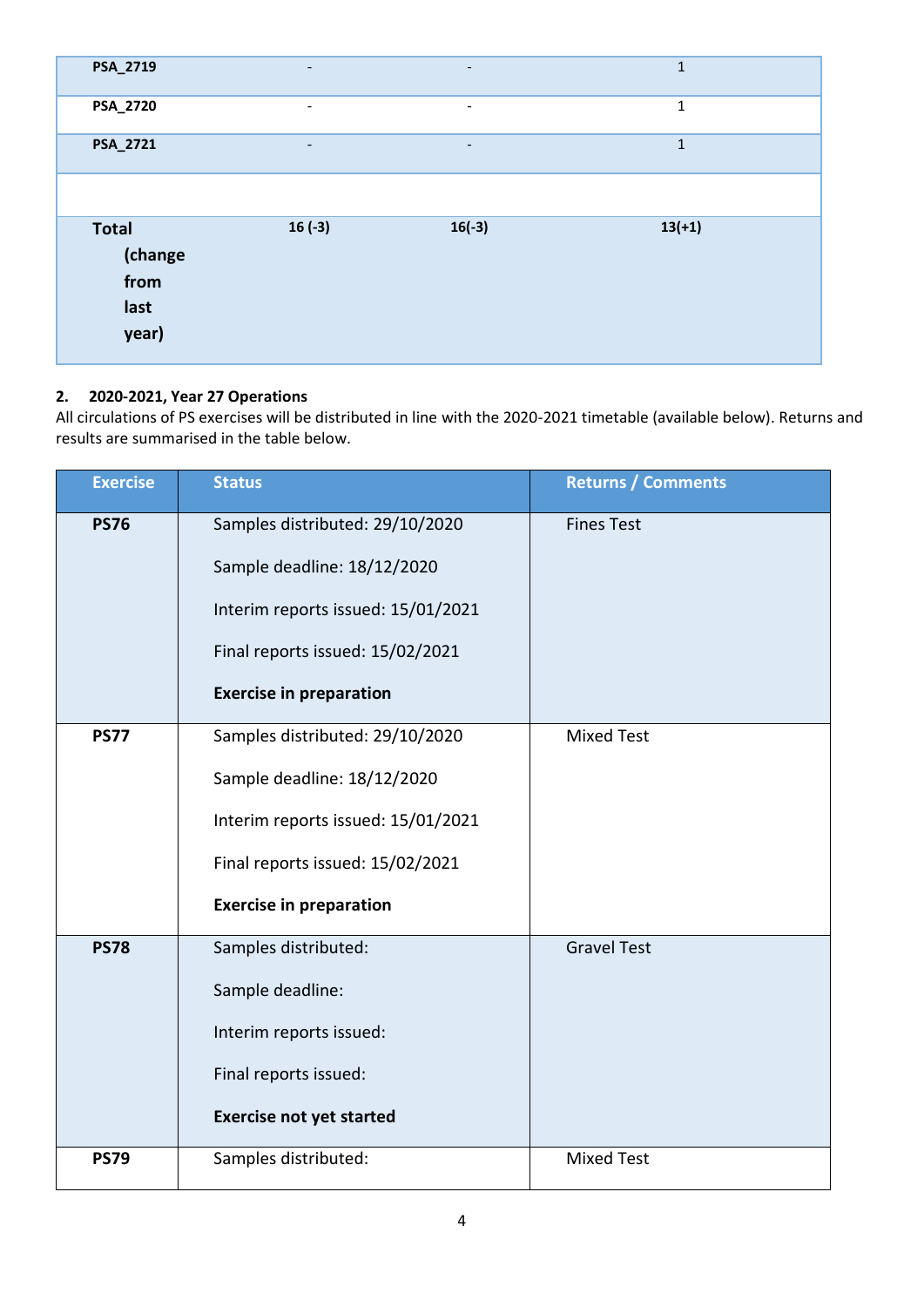|                 | Sample deadline:                          |  |
|-----------------|-------------------------------------------|--|
|                 | Interim reports issued:                   |  |
|                 | Final reports issued:                     |  |
|                 | <b>Exercise not yet started</b>           |  |
| <b>PS-OS19-</b> | Samples request sent: 29/10/2020          |  |
| 21              | Batch 1                                   |  |
|                 | Data submission deadline: 13/11/2020      |  |
|                 | Sample submission deadline:<br>11/12/2020 |  |
|                 | Reports Issued: 26/03/2021                |  |
|                 | <b>Exercise not yet started</b>           |  |

# **3. Issues arising**

A huge thanks to Søren Pears for looking after the PSA component whilst I was on maternity leave.

The first circulation of PS samples is currently being prepared for dispatch at the end of October to be in-line with the first ring test (RT) for the Benthic Invertebrate component.

PS-OS data requests will also be sent out at the end of October, however as participants don't always have data available to send until later in the scheme year there will be two submission/reporting deadlines ("Batches") to allow participants to send data later in the year if needed.



# **Particle Size Component 2020-2021 Provisional Timetable (Scheme Year 27)**

| <b>Module / Exercise</b> | <b>Event</b>               | <b>Date</b> |
|--------------------------|----------------------------|-------------|
| <b>PS76 &amp; PS77</b>   | Samples distributed        | 29/10/20    |
|                          | Results deadline           | 18/12/20    |
|                          | Interim reporting deadline | 15/01/21    |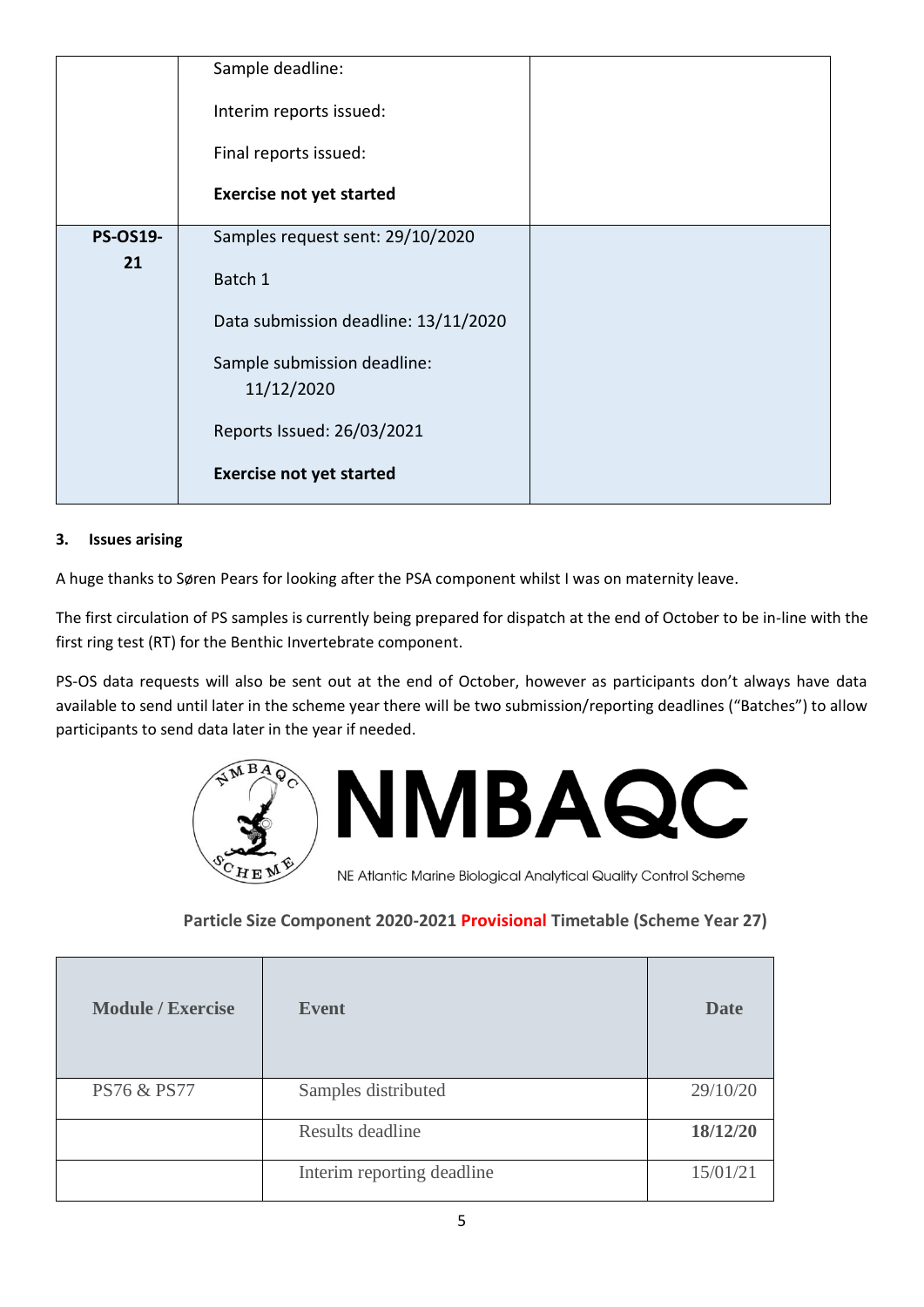|                        | Final report deadline                                                      | 15/02/21   |
|------------------------|----------------------------------------------------------------------------|------------|
| <b>PS78 &amp; PS79</b> | Samples distributed                                                        | 10/12/20   |
|                        | Results deadline                                                           | 11/02/21   |
|                        | Interim reporting deadline                                                 | 25/02/21   |
|                        | Final report deadline                                                      | 19/03/21   |
| PS-OS19-21             | Request for sample data distributed                                        | 29/10/20   |
| Batch 1                | Data submission deadline for sample<br>selection                           | 13/11/20   |
|                        | Selected samples submission deadline                                       | 11/12/20   |
|                        | Interim report final deadline (for samples<br>received before 11 Dec 2020) | 26/03/21   |
|                        |                                                                            |            |
| Batch 2                | Data submission deadline for sample<br>selection                           | 31/03/21   |
|                        | Selected samples submission deadline                                       | 16/04/21   |
|                        | Interim report final                                                       | 30/07/21   |
| <b>Annual Report</b>   | Annual report deadline                                                     | 27/08/21   |
| Workshop               |                                                                            | <b>TBC</b> |

LmB advised that participation has been good with just 1 lab not taking part this year and similar numbers to previous years. Samples are currently being made up with the first ring test to be disseminated soon. LmB explained they were working on a new way of comparing SA profiles using an 'Unusualness Index' for future assessments. Their samples are also tested for asbestos prior to being sent**.** Annual report almost finished – Action: LmB to send to CM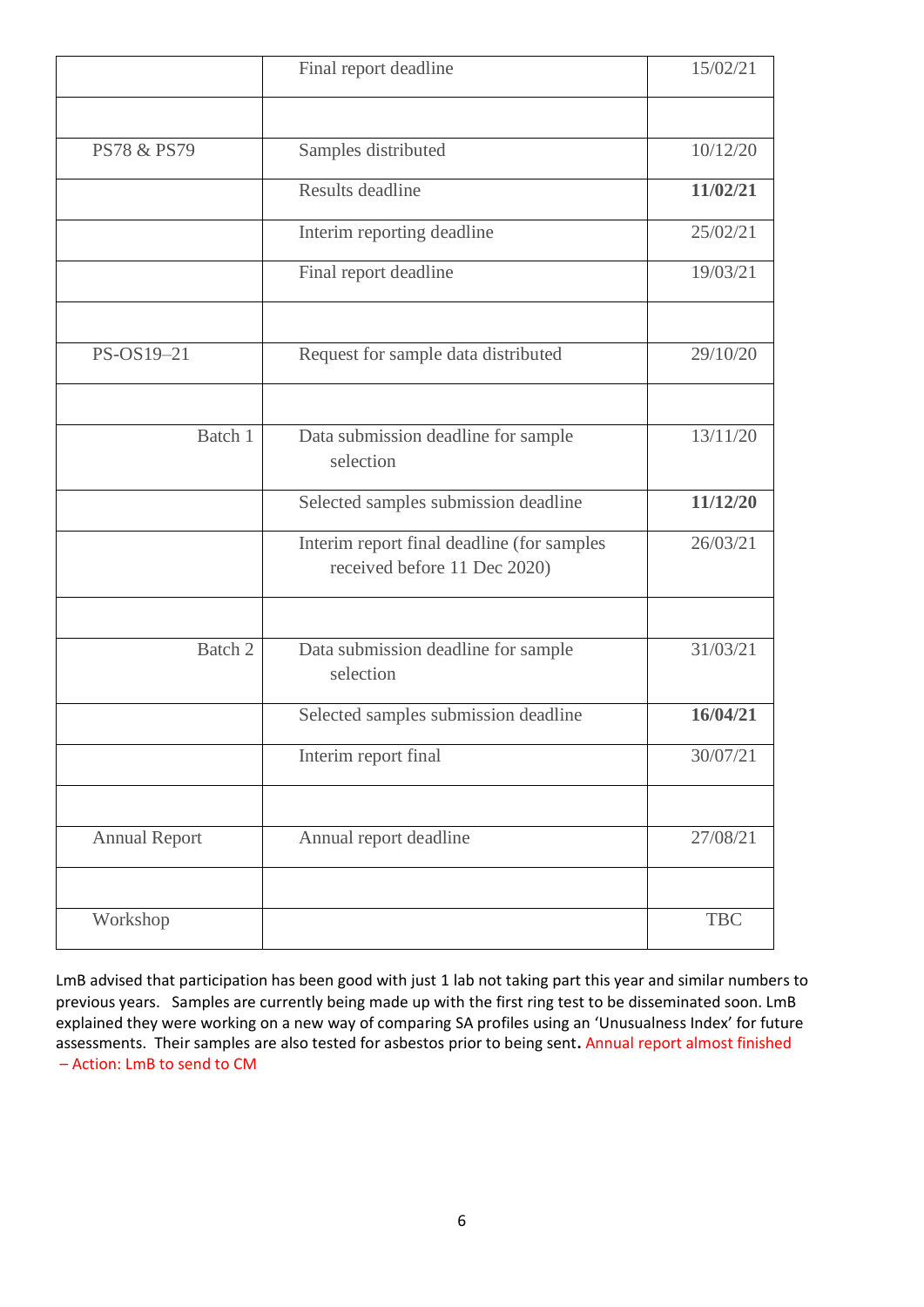#### **7. Benthic Invertebrates update**:



# **NMBAQC Committee Meeting**

# **6 th October 2020, Teleconference, 13:00 – 16:00**

### **BENTHIC INVERTEBRATE COMPONENT PROGRESS REPORT**

# **2020-21, Year 27**

#### **1. Subscriptions**

| <b>LabCode</b> | <b>RT59/60</b> | <b>LR25</b>    | <b>OS74/75/76</b>        |
|----------------|----------------|----------------|--------------------------|
| <b>BI_2701</b> | $\,1\,$        | $\mathbf{1}$   | $\,1\,$                  |
| <b>BI_2702</b> | $\mathbf{1}$   | $\mathbf{1}$   | $\mathbf{1}$             |
| <b>BI_2703</b> | $\overline{1}$ |                | $\overline{1}$           |
| <b>BI_2704</b> | $\overline{1}$ |                | $\overline{1}$           |
| <b>BI_2705</b> | $\overline{1}$ | $\overline{1}$ |                          |
| <b>BI_2706</b> | $\mathbf{1}$   | $\overline{1}$ |                          |
| <b>BI_2707</b> | $\overline{1}$ | $\overline{1}$ |                          |
| <b>BI_2708</b> | $\overline{1}$ |                | $\overline{1}$           |
| <b>BI_2709</b> | $\overline{1}$ | $\overline{1}$ |                          |
| <b>BI_2710</b> | $\mathbf 1$    |                | $\mathbf{1}$             |
| <b>BI_2711</b> | $\overline{1}$ |                | $\overline{1}$           |
| <b>BI_2712</b> | $\overline{1}$ |                | $\overline{1}$           |
| <b>BI_2713</b> | $\overline{1}$ |                | $\overline{a}$           |
| <b>BI_2714</b> | $\overline{1}$ | ÷,             | $\overline{\phantom{0}}$ |
| <b>BI_2715</b> | $\overline{1}$ | $\equiv$       | $\equiv$                 |
| <b>BI_2716</b> | $\overline{1}$ | ÷,             | $\overline{a}$           |
| BI_2717        | $\mathbf{1}$   |                | L,                       |
| <b>BI_2718</b> | $\,1$          | ÷,             | $\overline{\phantom{m}}$ |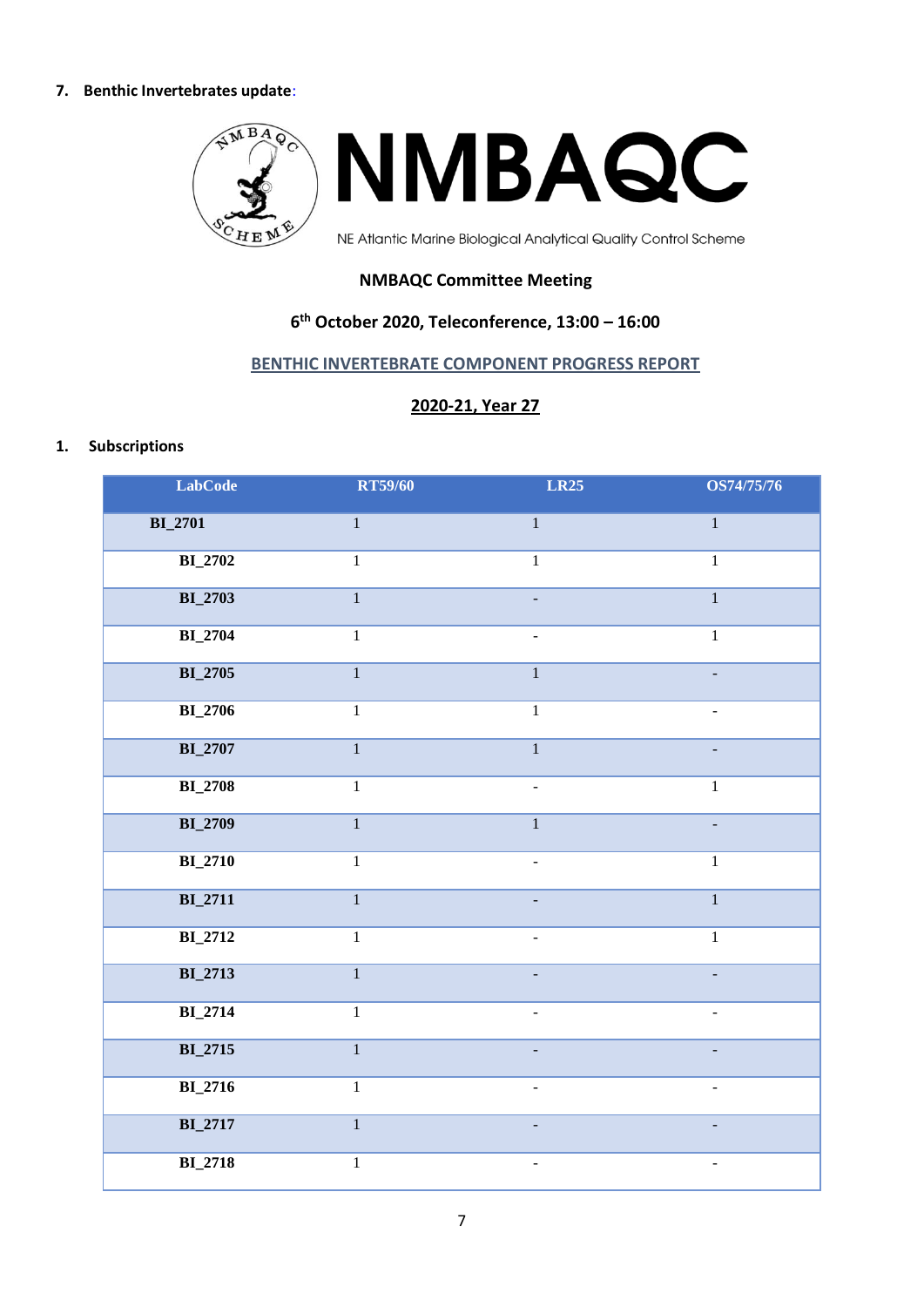| <b>BI_2719</b>                     | $\mathbf{1}$   |                              |                |
|------------------------------------|----------------|------------------------------|----------------|
| <b>BI_2720</b>                     | $\mathbf{1}$   | $\overline{a}$               |                |
| <b>BI_2721</b>                     | $\overline{1}$ |                              |                |
| <b>BI_2722</b>                     | $\mathbf{1}$   | $\overline{a}$               |                |
| <b>BI_2727</b>                     |                |                              | $\overline{1}$ |
| <b>BI_2728</b>                     | ÷.             | $\overline{a}$               | $\mathbf{1}$   |
| <b>BI_2729</b>                     |                |                              | $\mathbf{1}$   |
| <b>BI_2730</b>                     |                | $\overline{a}$               | $\mathbf{1}$   |
| <b>BI_2731</b>                     |                |                              | $\overline{1}$ |
| <b>BI_2732</b>                     |                |                              | $\overline{1}$ |
| <b>BI_2733</b>                     |                |                              | $\mathbf{1}$   |
| <b>BI_2734</b>                     | $\overline{a}$ | $\qquad \qquad \blacksquare$ | $\mathbf{1}$   |
| <b>BI_2735</b>                     |                |                              | $\mathbf{1}$   |
| <b>BI_2736</b>                     | $\blacksquare$ | $\overline{a}$               | $\,1\,$        |
| <b>BI_2737</b>                     |                |                              | $\mathbf{1}$   |
| <b>BI_2738</b>                     | $\overline{a}$ | $\overline{a}$               | $\mathbf{1}$   |
| <b>BI_2739</b>                     |                | ÷,                           | $\mathbf{1}$   |
| <b>BI_2740</b>                     |                |                              | $\,1\,$        |
| <b>BI_2741</b>                     |                |                              | $\mathbf{1}$   |
| BI_2742                            | $\blacksquare$ | $\frac{1}{2}$                | $\mathbf{1}$   |
| <b>BI_2743</b>                     |                |                              | $\,1\,$        |
| $\mathbf{BI}\_2$ 744               | $\blacksquare$ | $\overline{\phantom{0}}$     | $\,1\,$        |
| <b>BI_2745</b>                     | $\Box$         | ÷,                           | $\,1\,$        |
| <b>BI_2746</b>                     | $\blacksquare$ | $\blacksquare$               | $\overline{1}$ |
| $\degree$ (change from<br>2019/20) | $22(-)$        | $6($ - $)$                   | $28(-11)$      |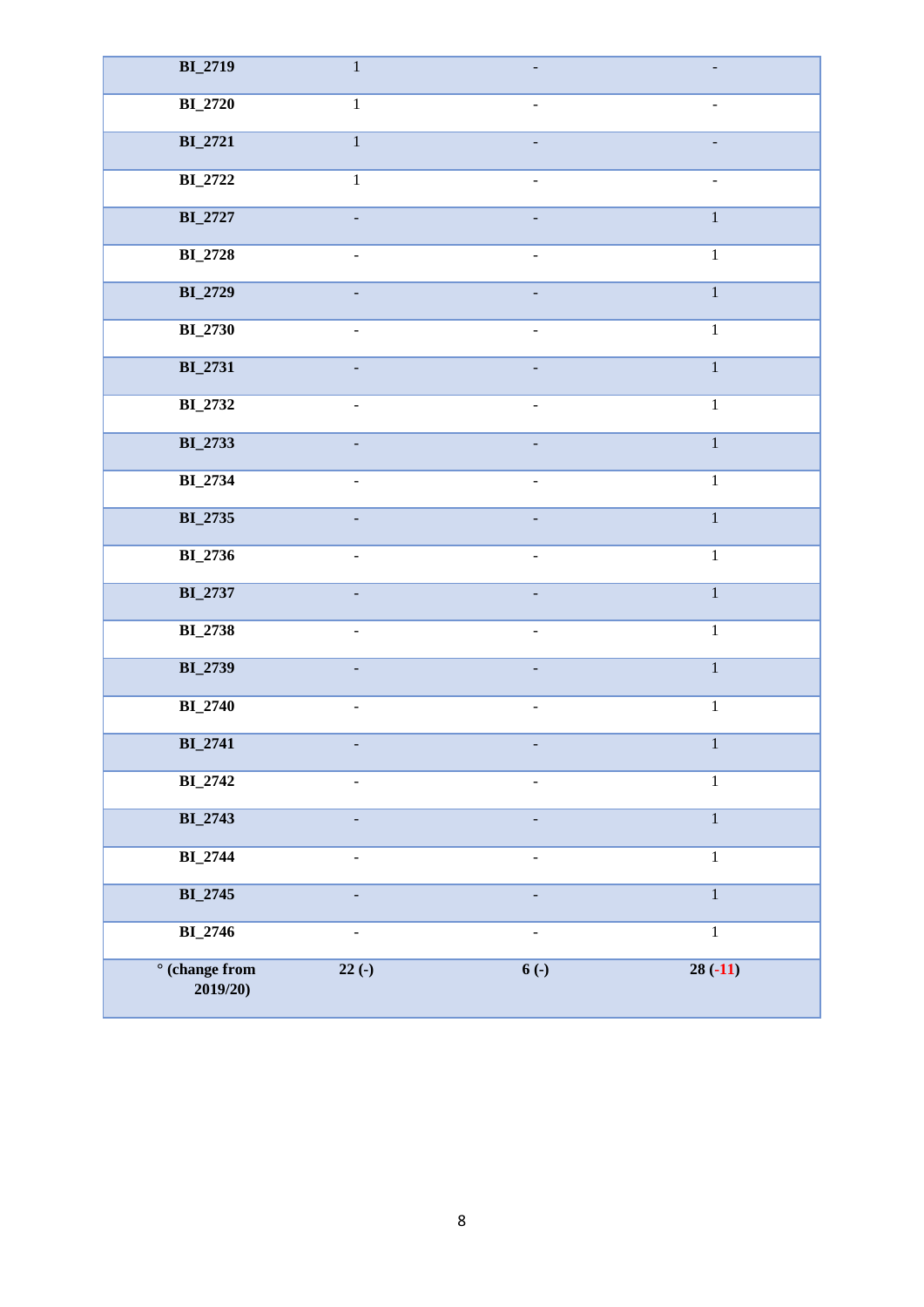# **2. 2020-2021, Year 27 Operations**

L

Benthic Invertebrate exercises will be distributed in line with the 2020-2021 timetable (available below). Returns, results and exercise status details are summarised in the table below.

| <b>Exercise</b> | <b>Status</b>                                        | <b>Returns / Comments</b> |
|-----------------|------------------------------------------------------|---------------------------|
| <b>RT59</b>     | Specimens to be distributed 29/10/20;                | <b>General Ring Test</b>  |
|                 | Submission deadline 18/12/20;                        |                           |
|                 | Interim reports deadline 08/01/21;                   |                           |
|                 | Ring Test Bulletin deadline 29/01/21;                |                           |
|                 | <b>Exercise in preparation</b>                       |                           |
|                 |                                                      |                           |
| <b>RT60</b>     | Specimens to be distributed 10/12/20;                | Targeted Ring Test - TBC  |
|                 | Submission deadline 11/02/21;                        |                           |
|                 | Interim reports deadline 25/02/21;                   |                           |
|                 | Ring test Bulletin deadline 19/03/21;                |                           |
|                 | <b>Exercise in preparation</b>                       |                           |
|                 |                                                      |                           |
| <b>LR25</b>     | Request for specimens to be distributed<br>29/10/20; |                           |
|                 | Submission deadline 29/01/21;                        |                           |
|                 | Interim reports deadline 19/03/21;                   |                           |
|                 | LR Module Summary Report deadline<br>26/03/21;       |                           |
|                 | <b>Exercise in preparation</b>                       |                           |
|                 |                                                      |                           |
| OS74 -          | Samples to be requested 29/10/20;                    |                           |
| 76              | Data submission deadline Batch 1<br>13/11/20;        |                           |
|                 | Sample submission deadline Batch 1<br>11/12/20;      |                           |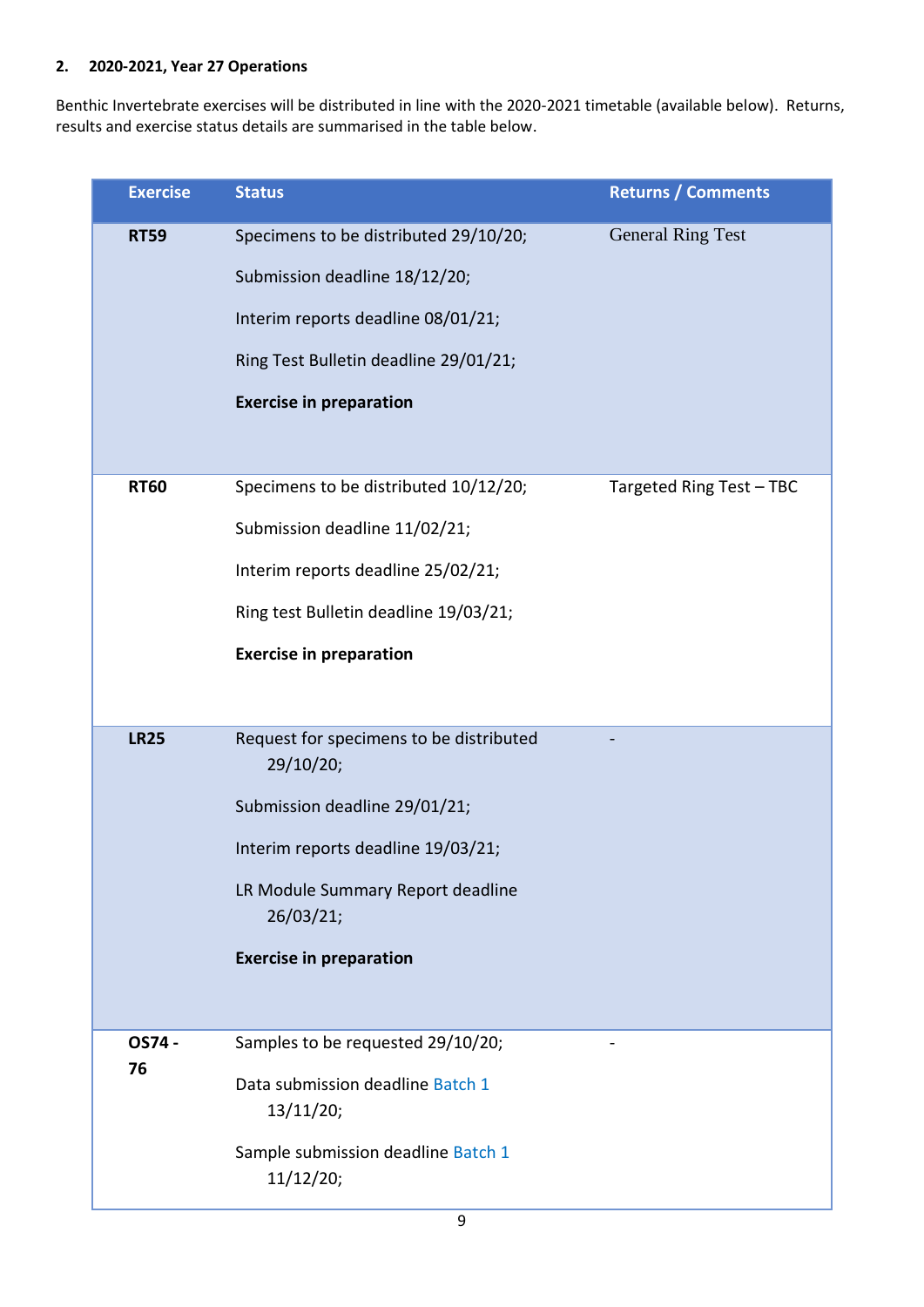| Interim report final deadline Batch 1<br>26/03/21; |  |
|----------------------------------------------------|--|
| Data submission deadline Batch 2<br>31/03/21;      |  |
| Sample submission deadline Batch 2<br>16/04/21;    |  |
| Interim report final deadline Batch 2<br>30/07/21; |  |
| OS Module Summary Report deadline<br>27/08/21;     |  |
| <b>Exercises in preparation</b>                    |  |

# **3. 2019-2020, Year 26 Operations (outgoing scheme year)**

All circulations of BI exercises were distributed in line with the 2019-2020 timetable. The OS module is still active and summarised in the table below.

| <b>Exercise</b> | <b>Status</b>                                                     | <b>Returns / Comments</b>                                                              |
|-----------------|-------------------------------------------------------------------|----------------------------------------------------------------------------------------|
| OS71-<br>73     | OS Module Summary Report pending;<br><b>Exercises in progress</b> | 18 samples in progress (all<br>at internal<br>QA/reporting stage); 3<br>to be started. |

#### **4. Issues arising**

#### **2020/21 Timetable Revision**

A revised (realistic) timetable for the OS module has been produced for the new scheme year (see below). The timetable also provides greater flexibility for the inclusion of laboratories impacted by COVID19.

#### **Taxonomic Literature Update**

An update to the 2018 Bibliography of taxonomic literature for marine and brackish water Fauna and Flora of the North East Atlantic has been posted on the scheme website.

#### **Postal Issues**

Unfortunately, one RT participant was precluded from participating in RT58 due to a change in postal restrictions. Multiple attempts were made to supply the Faroes based laboratory with RT58 specimens. For 2020/21 RT circulations this participant will received their RT specimens in limited quantities of 4% formaldehyde solution.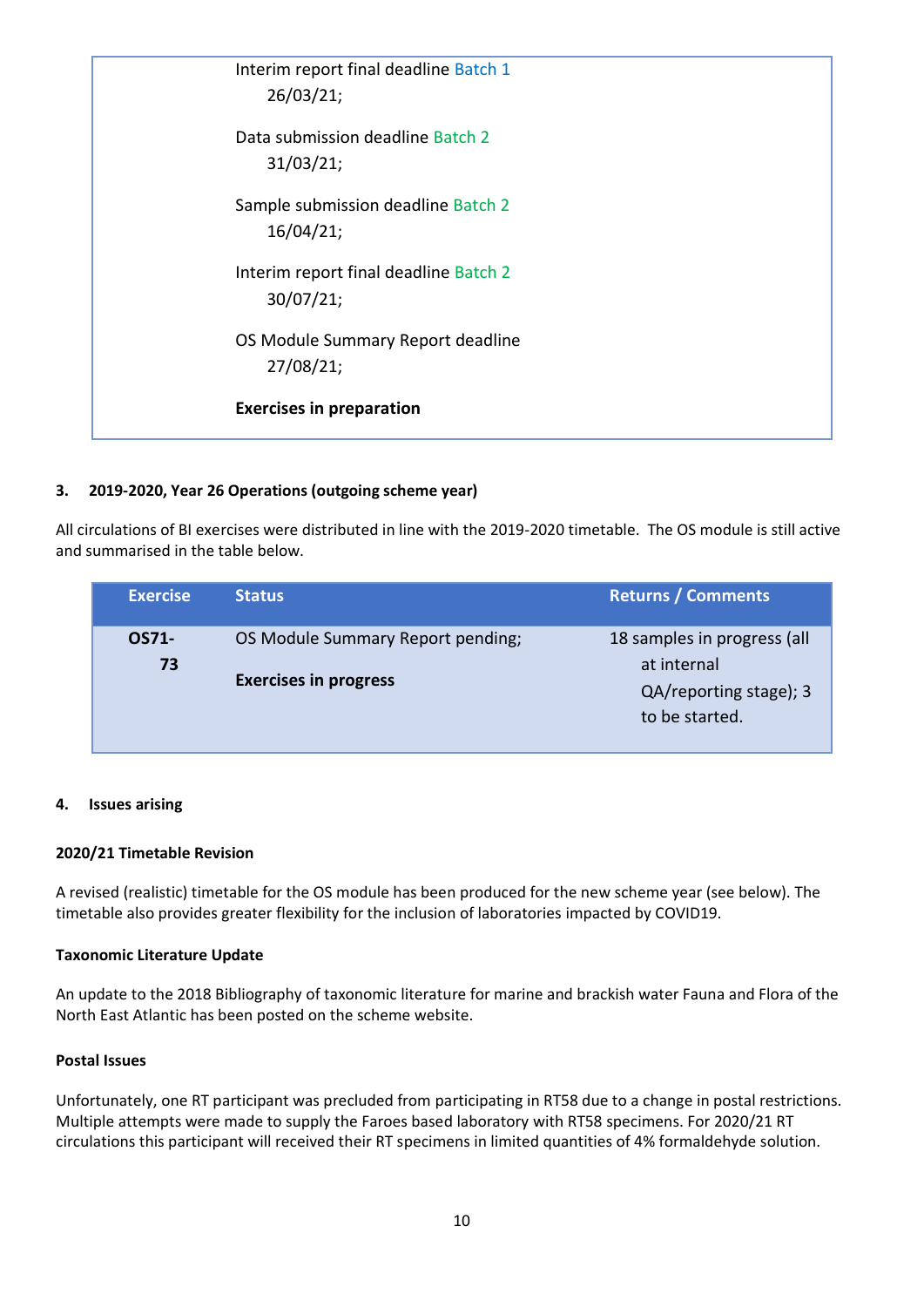### **COVID19**

APEM will provide guidance for COVID19 secure participation in the various scheme exercise in relation to the transfer of material between laboratories.

### **TDP Development**

TDP development in progress. Draft text to be provided to Contract Manager w/c 05/10/20 for initial review.

#### **5. Taxonomic Workshops**

Due to continued COVID19 restrictions the next large capacity taxonomic workshop for targeted groups will be planned for autumn 2021.

#### **6. Outstanding issues**

Own Sample remedial actions are continuing to be tracked from 2013/14 (Year 20), but only those related to the active exercises (OS 71, 72 & 73) will be presented in meeting reports; due to COVID19, participants have not been able to review their audit results/specimens. Details will be provided here only when remedial actions stated in interim reports are agreed.

See Page 12/13 for provisional timetable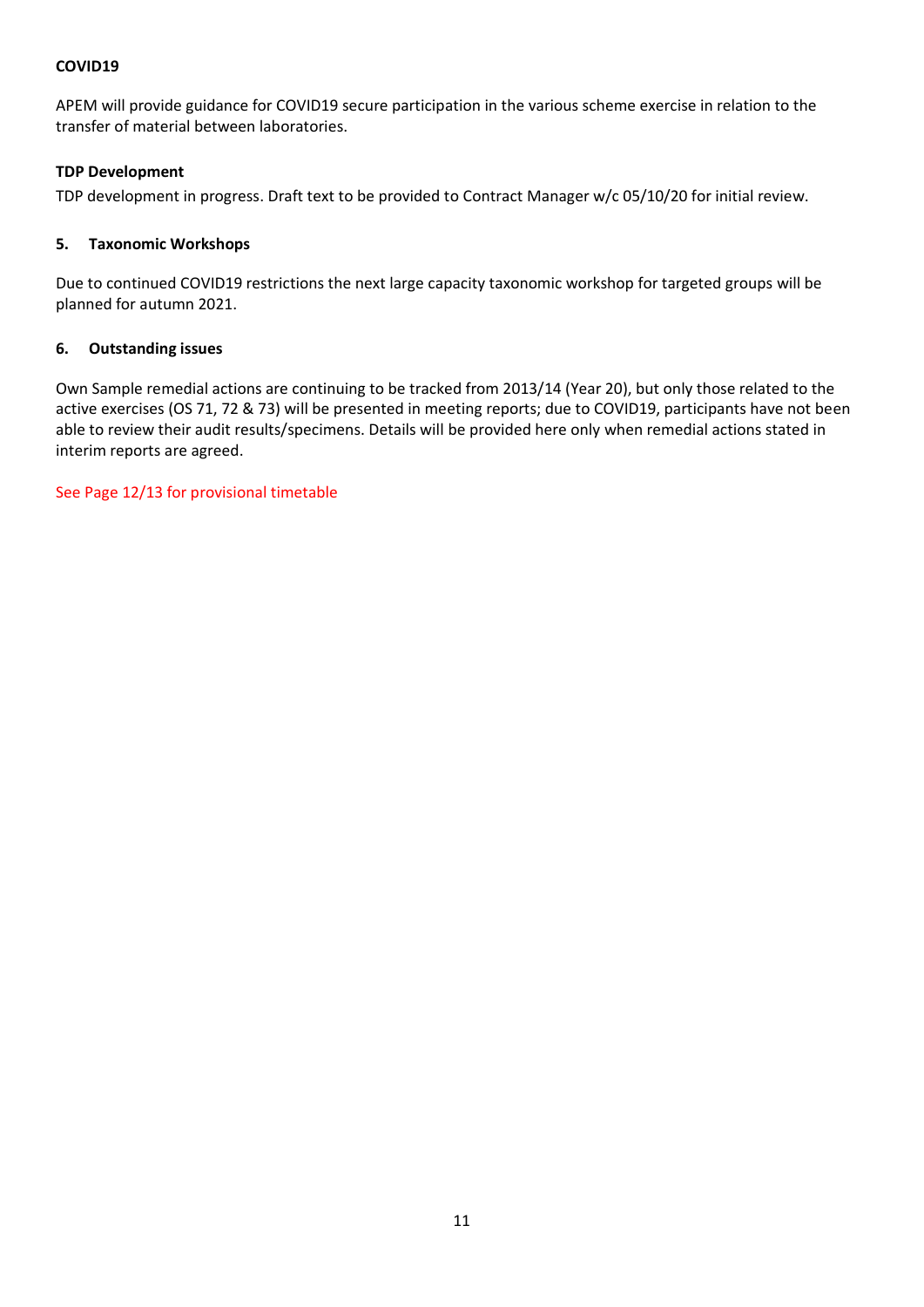

NMBAQC

NE Atlantic Marine Biological Analytical Quality Control Scheme

# **Invertebrate Component 2020-2021 Provisional Timetable (Scheme Year 27)**

| <b>Module / Exercise</b> | <b>Event</b>                                      | <b>Date</b> |
|--------------------------|---------------------------------------------------|-------------|
| RT59 - General           | Samples distributed                               | 29/10/20    |
|                          | Results deadline                                  | 18/12/20    |
|                          | Interim reporting deadline                        | 08/01/21    |
|                          | Final report deadline                             | 29/01/21    |
|                          |                                                   |             |
| RT60 - Targeted          | Samples distributed                               | 10/12/20    |
|                          | Results deadline                                  | 11/02/21    |
|                          | Interim reporting deadline                        | 25/02/21    |
|                          | Final report deadline                             | 19/03/21    |
| <b>LR25</b>              | Protocol and request for specimens<br>distributed | 29/10/20    |
|                          | Specimen submission deadline                      | 29/01/21    |
|                          | Interim reports deadline                          | 19/03/21    |
|                          | LR summary report deadline                        | 26/03/21    |
|                          |                                                   |             |
| OS74-76                  | Request for sample data distributed               | 29/10/20    |
| Batch 1                  | Data submission deadline for sample<br>selection  | 13/11/20    |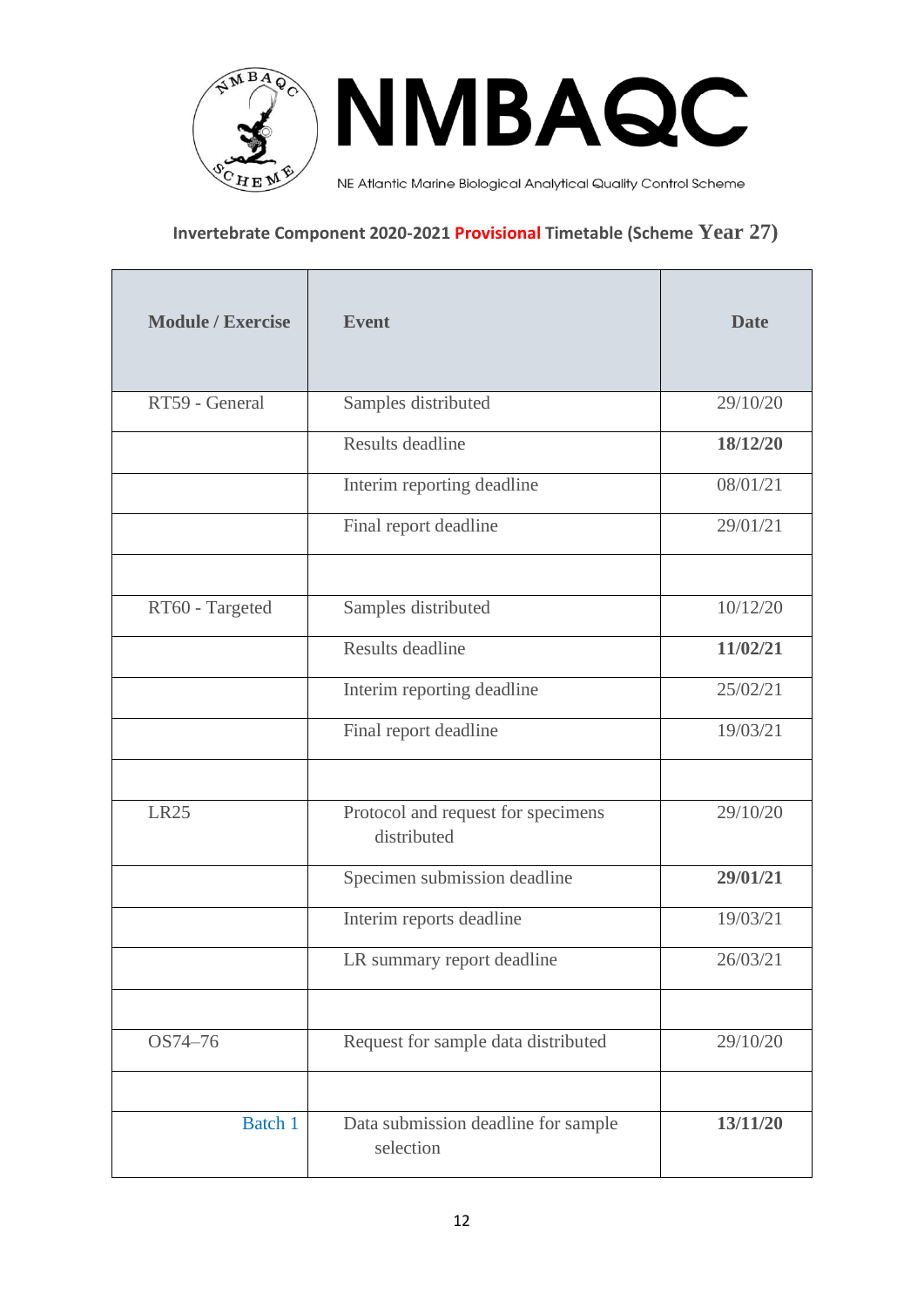|                        | Selected samples submission deadline                                       | 11/12/20   |
|------------------------|----------------------------------------------------------------------------|------------|
|                        | Interim report final deadline (for samples<br>received before 11 Dec 2020) | 26/03/21   |
|                        |                                                                            |            |
| Batch 2                | Data submission deadline for sample<br>selection                           | 31/03/21   |
|                        | Selected samples submission deadline                                       | 16/04/21   |
|                        | Interim report final deadline                                              | 30/07/21   |
|                        |                                                                            |            |
|                        | OS summary report deadline                                                 | 27/08/21   |
|                        |                                                                            |            |
| <b>Annual Report</b>   | Annual report deadline                                                     | 27/08/21   |
|                        |                                                                            |            |
| Workshop – experts     | Venue TBC                                                                  | <b>TBC</b> |
|                        |                                                                            |            |
| Workshop-<br>beginners | TBC - subject to demand                                                    | <b>TBC</b> |

Covid has disrupted the benthic team as staff have been diverted onto other things. The number of participants has stayed the same although samples have been down, as surveys did not run. There are 4 new participants including the UAE. The timetable has been revised and the plan is for this to be updated on the website. Action: DH/CT to implement

# **8. Macroalgae update: (post meeting note)**

Aside from the contract being awarded directly to Wells Marine for 2020-21 with the intention to retender for a longer period next year the macroalgal and seagrass components have had a quiet summer. Emma had previously suggested/queried the use of some sort of online hosting of the Ring Tests, I think given that we are all working from home for the foreseeable that it's something we may have to consider, especially for labs with multiple participants. I'll follow this up with her. As yet I haven't been advised of any impact regarding sample collection/pack preparation but again I'll check in with Emma about this.

Update for HBDSEG 'The Macroalgal and Seagrass Components have been awarded directly to Wells Marine for the upcoming year. These will be retendered for a longer period in 2021. Due to Covid the use of online hosting of Ring Tests will be considered'.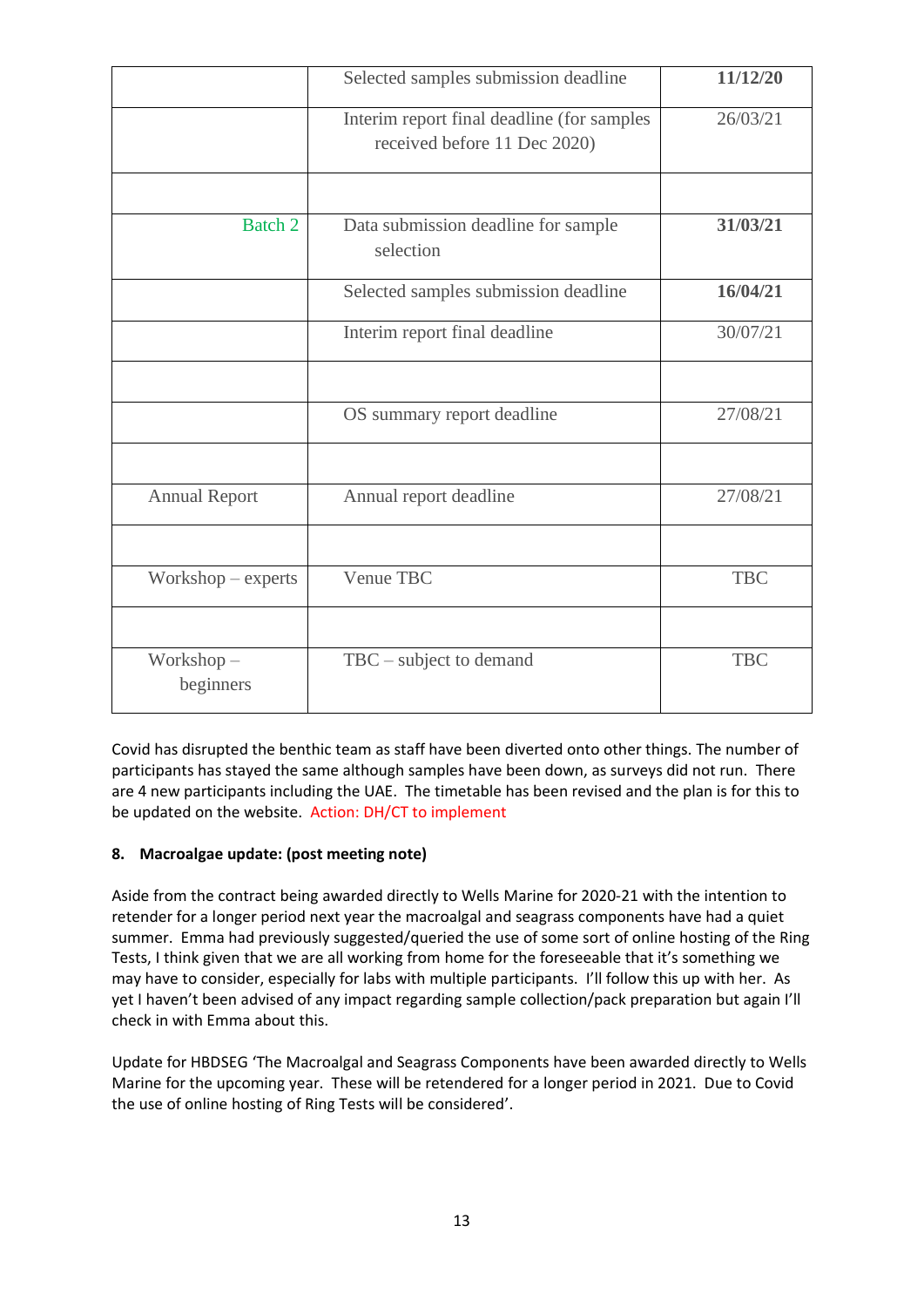### **9. Fish update:**



# **NMBAQC Committee Meeting**

# **6 th October 2020, Teleconference, 13:00 – 16:00**

### **FISH COMPONENT PROGRESS REPORT**

# **2020-21, Year 27**

#### **1. Subscriptions**

| <b>LabCode</b> | <b>F-RT14</b>            | <b>F-RRT12</b>               |
|----------------|--------------------------|------------------------------|
| $F_2$ 701      | $\,1\,$                  | $1\,$                        |
| $F_2$ 702      | $1\,$                    | $\qquad \qquad \blacksquare$ |
| $F_2$ 703      | $\overline{1}$           | $\overline{1}$               |
| $F_2$ 704      | $\mathbf 1$              | $\overline{\phantom{a}}$     |
| $F_2705$       | $\mathbf{1}$             | $\blacksquare$               |
| $F_2$ 706      | $\overline{1}$           | $\blacksquare$               |
| $F_2707$       | $1\,$                    | $\overline{\phantom{a}}$     |
| $F_2$ 708      | $\overline{1}$           | $\mathbf 1$                  |
| $F_2$ 709      | ÷,                       | $\overline{1}$               |
| $F_2$ 710      | $\blacksquare$           | $\mathbf 1$                  |
| $F_2$ 711      |                          | $\overline{1}$               |
| $F_2$ 712      | ÷,                       | $\overline{1}$               |
| $F_2$ 713      | $\overline{\phantom{a}}$ | $\mathbf{1}$                 |
| $F_2$ 714      | -                        | $\,1\,$                      |
|                | $\overline{\mathbf{8}}$  | $\overline{9}$               |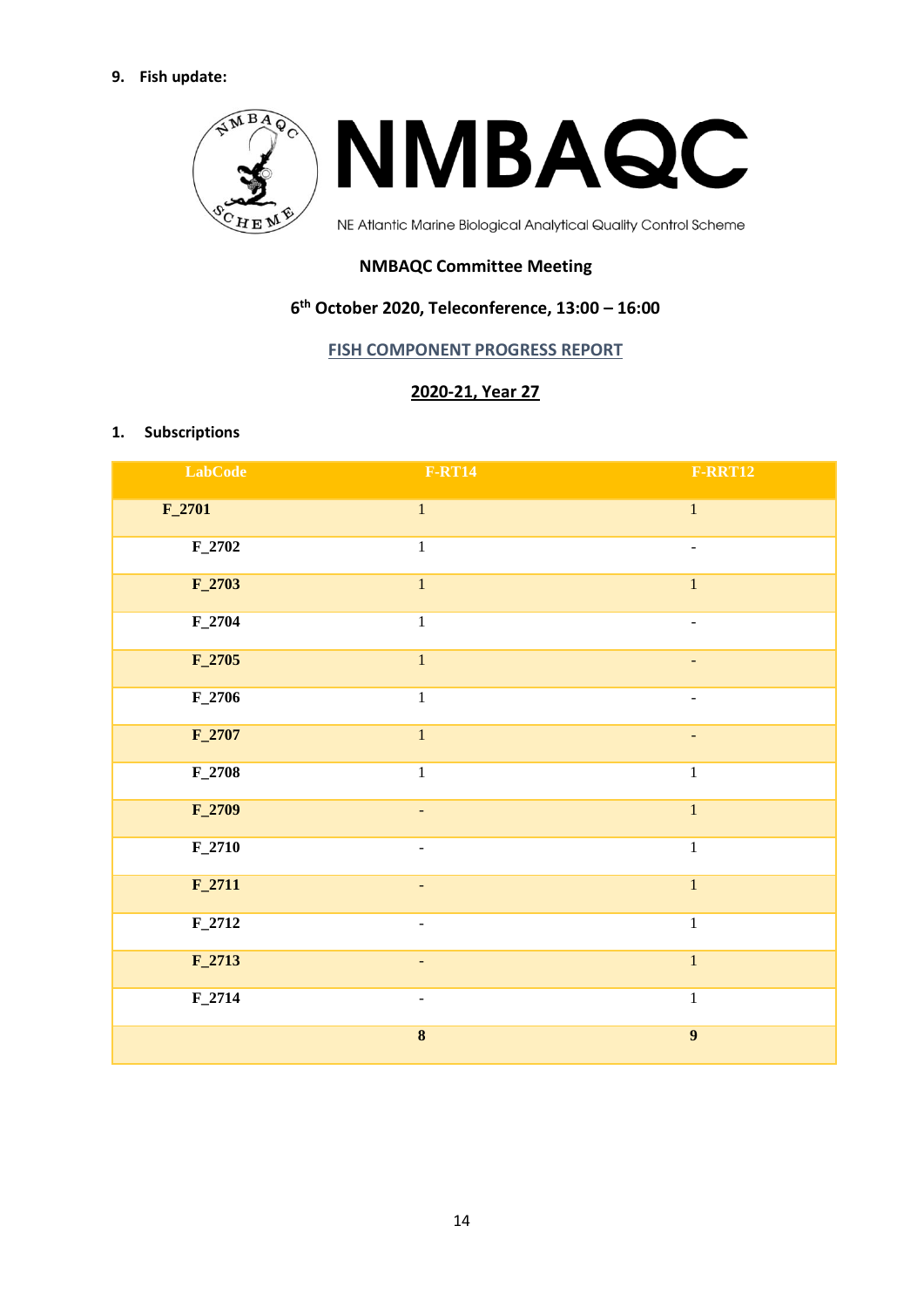# **2. 2020-2021, Year 27 Operations**

The first circulations of Fish exercises are due to distributed in line with the 2020-2021 timetable, as summarised in the table below.

| <b>Exercise</b> | <b>Status</b>                                                                                                                                                                                                                                                                       | <b>Returns / Comments</b>                                                                                                                                                                                                                                           |
|-----------------|-------------------------------------------------------------------------------------------------------------------------------------------------------------------------------------------------------------------------------------------------------------------------------------|---------------------------------------------------------------------------------------------------------------------------------------------------------------------------------------------------------------------------------------------------------------------|
| <b>F-RT14</b>   | Specimens and images to be<br>distributed 27/11/20;<br>Results deadline 29/01/21;<br>Interim reports due 19/02/21;<br>Final report due 12/03/21<br><b>Exercise in preparation</b>                                                                                                   | articipants. Deadlines for the<br>submission of results can<br>potentially be extended to<br>accommodate CV-19 working<br>conditions.                                                                                                                               |
| F-RRT12         | Protocol and request for specimens<br>distributed to 6 participants<br>(including supply of fish postage<br>boxes) 22/09/20, 3 remaining to<br>be distributed by 16/10/20;<br>Specimen submission deadline<br>11/12/20;<br>Final report due 22/01/21<br><b>Exercise in progress</b> | 9 participants, 6<br>participants<br>requested early<br>distribution of<br>protocols and fish<br>postage boxes (sent<br>22/09/20). Deadlines<br>for the submission of<br>specimens can<br>potentially be<br>extended to<br>accommodate CV-19<br>working conditions. |

#### **3. Issues arising**

Environmentally friendly and sustainable packaging was trialled for frozen fish postage boxes for the previous F-RRT and will be used again for F-RRT12.

The distribution and analysis of an 'Image only' FRT provided lots of feedback for F-RT13. An 'Image only' FRT will not be included for F-RT14. The use of 'image only' specimens remains a potentially useful option for the inclusion of species of conservation concern and scarce species, that would otherwise be impractical to circulate. The possibility of verifying field identifications from submitted images is also a potential expansion of the F-RRT exercise.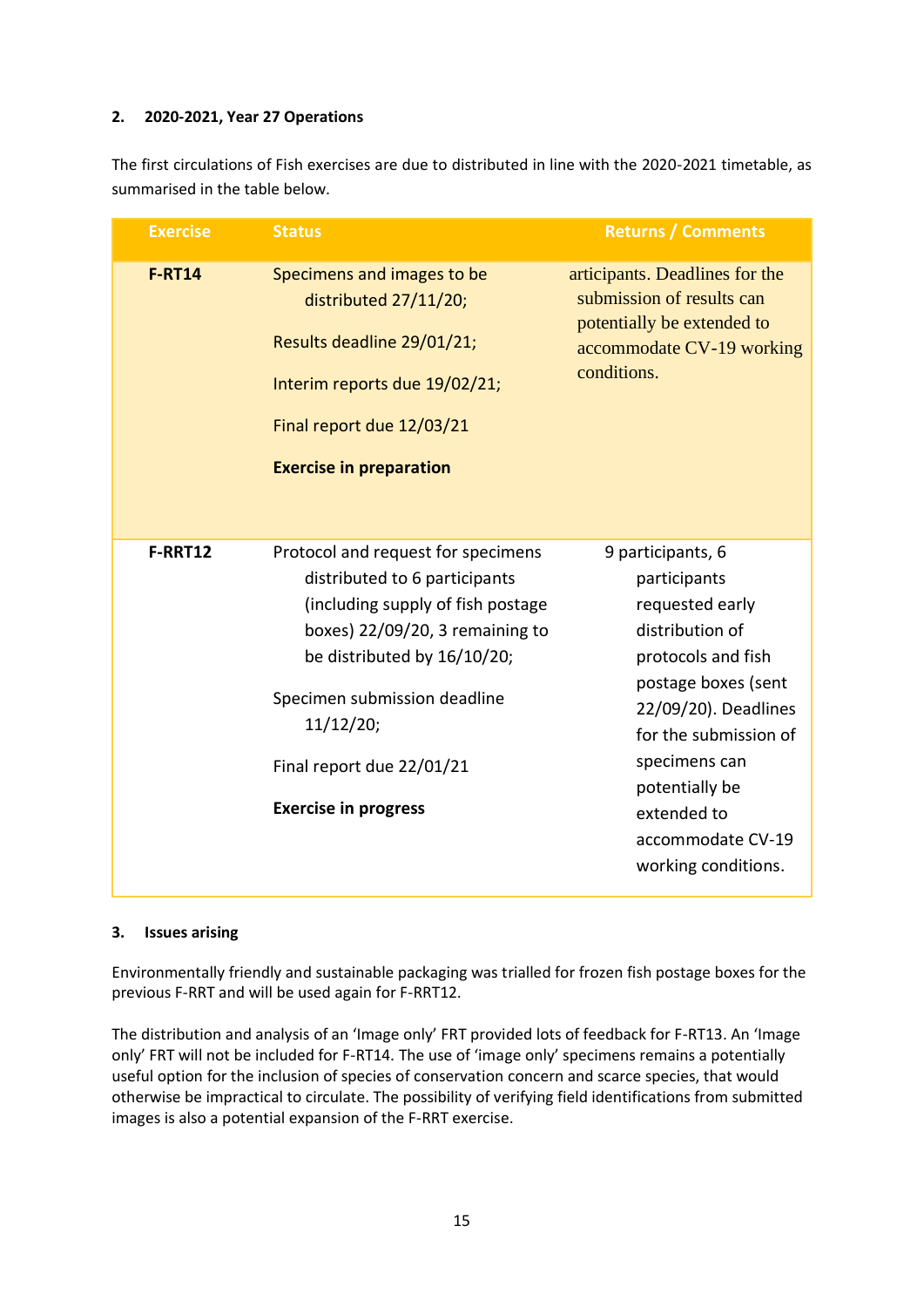# **4. Taxonomic Workshop**

Currently no taxonomic workshop are planned for fish. A targeted workshop can be developed if sufficient interest is shown.

# **5. Outstanding issues**

Fish ring test and fish reverse ring test protocols still in production. Fish component statements of performance are being reviewed; to be issued shortly. Return of fish reverse ring test specimens (F-RRT11) currently delayed due to CV-19.



NE Atlantic Marine Biological Analytical Quality Control Scheme

# **Fish Component 2020-2021 Timetable (Scheme Year 27)**

| <b>Module / Exercise</b> | <b>Event</b>                                                                                  | <b>Date</b> |
|--------------------------|-----------------------------------------------------------------------------------------------|-------------|
| F-RRT12                  | Protocol and request for specimens<br>distributed (including supply of fish<br>postage boxes) | $16/10/20*$ |
|                          | Specimen submission deadline                                                                  | 11/12/20    |
|                          | Final report deadline                                                                         | 22/01/21    |
|                          |                                                                                               |             |
| <b>F-RT14</b>            | Samples (specimens & images)<br>distributed                                                   | 27/11/20    |
|                          | Results deadline                                                                              | 29/01/21    |
|                          | Interim reporting deadline                                                                    | 19/02/21    |
|                          | Final report deadline                                                                         | 12/03/21    |
|                          |                                                                                               |             |
| <b>Annual Report</b>     | Annual report deadline                                                                        | 09/04/21    |
|                          |                                                                                               |             |
| $Workshop - experts$     | $TBC$ – subject to demand                                                                     | <b>TBC</b>  |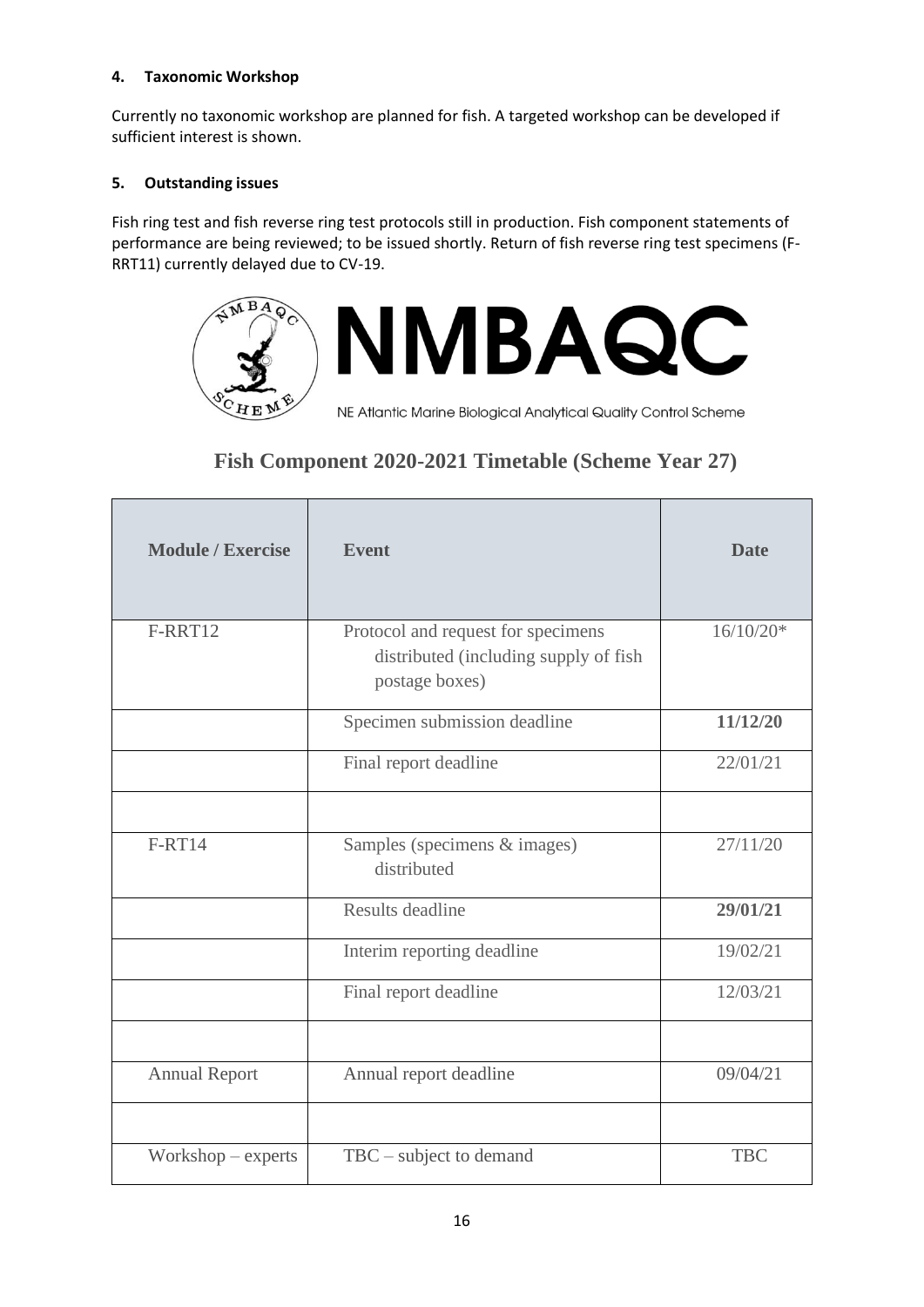| $Workshop -$<br>beginners | $TBC - subject to demand$ | <b>TBC</b> |
|---------------------------|---------------------------|------------|

\* 6 x F-RRT12 protocols and fish postage boxes sent on the 22/09/20

DH discussed Fish in the absence of Stephen Duncombe-Smith (SDS). Action: SDS to add robust QC element.

### **10. Zooplankton Update:**

Call of interest to go out during early October.

CPR staff have been collecting specimens for ring tests which will be sent out in due course. Aim to start tests which will be in format of enumeration/quiz and species test towards end 2020/early 2021.

Currently investigating possibility of workshop either here at Plymouth or online to discuss results.

**11. AOB:** RG to provide update re contractor questions Any forthcoming workshops to be added to agenda? Action: Please let CT know

RG provided the group with contractor questions.and after the meeting disseminated the questions raised and answers provided. Questions and answers can be found here:

#### **General:**

Q1: Do the NMBAQC plan on developing quality assurance standards for Environment DNA (eDNA) sampling/analysis?

In terms of benthic monitoring eDNA looks likely to replace existing taxonomic methods in the near future, so I wanted to know if government agencies such as SEPA start incorporating eDNA into statutory monitoring has there been any discussions with the NMBAQC regarding how data quality will be ensured through the development of new quality assurance standards?

A: JNCC and NE are currently developing guidelines for the acquisition and storage of DNA samples from the benthic environment. The guidelines are expected to be ready by April 2021. This work has been identified as a high priority action (Action 37) from the Benthic DNA Action Plan developed by the UK Marine DNA Technical Group, one of the UK DNA Working Group's thematic subgroups. Mike Nelson (Mike.Nelson@jncc.gov.uk) is the JNCC project manager behind the work and a good point of contact for further queries.

### Action: TM to send group notes from technical work group's last meeting. Action: HvR to put MoR in contact with Mike Nelson at JNCC.

Q2: Although the invertebrate identification scheme works well overall, one aspect that I'd like seeing some improvements to is the ease of access to the most important and relevant keys. It is difficult to know exactly which keys are used by the assessors and for some keys, very hard to find them and use them. As these are used to assess members of the scheme, it would be useful to have them available in the participant page on the website (if Only the keys and some figures rather than the whole papers etc) with regular updates (accompanied with emails to members to inform us of the changes and that updates are available) to ensure we are all up to date with the keys but also allow consistency in the work we do as far as possible.